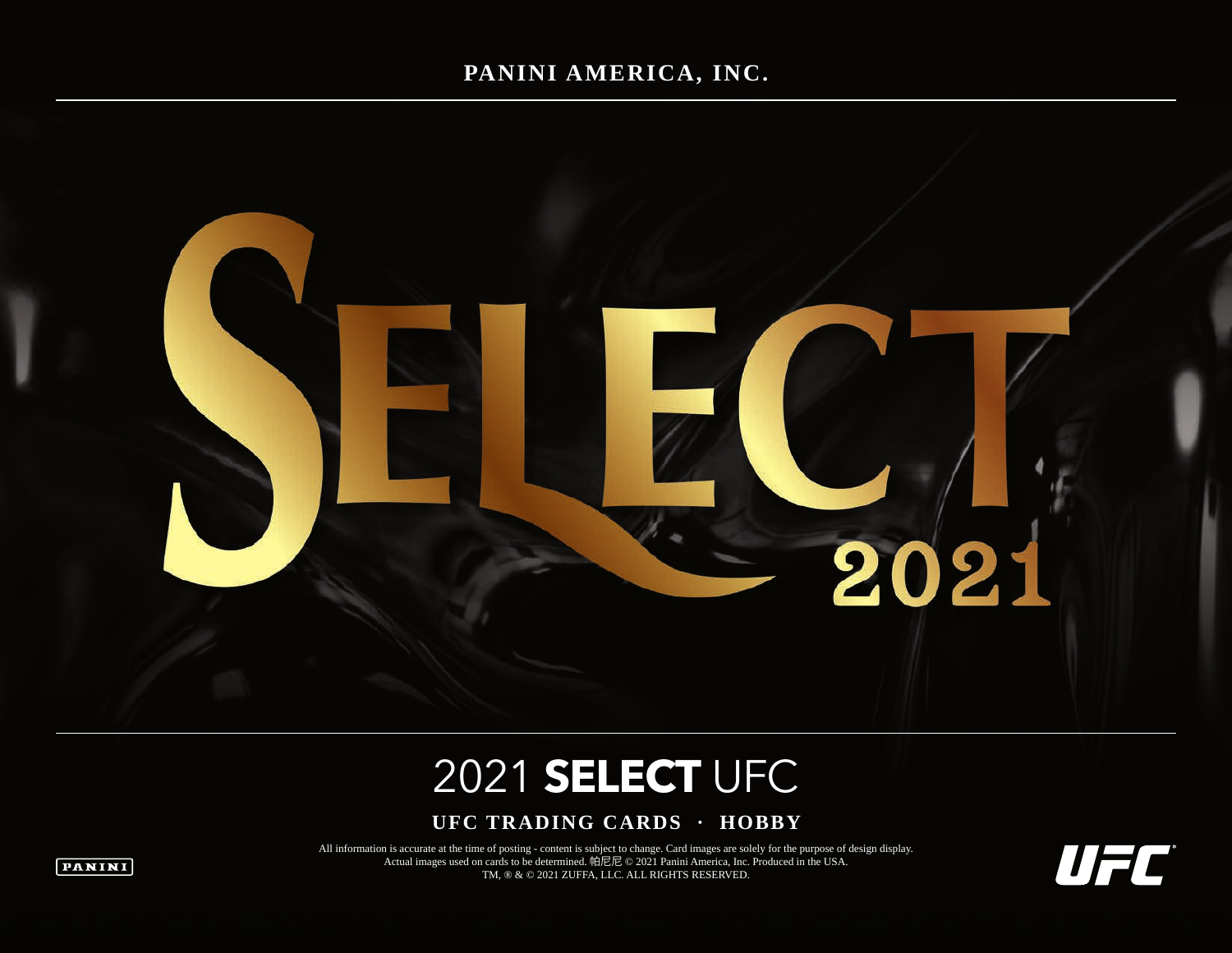## **SELECT** UFC **2021 UFC TRADING CARDS · HOBBY**





Card images are solely for the purpose of design display. Card images are solely for the purpose of design display. Card images are solely for the purpose of design display.



### **BASE SET - CONCOURSE GOLD PRIZMS BASE SET - PREMIER LEVEL TIE-DYE PRIZMS**

### **BASE SET - OCTAGONSIDE SILVER PRIZMS**

Look for an array of stunning, unique parallels across all three base sets in Select. Chase the ultra-rare Octagonside Silver Prizms!



All information is accurate at the time of posting - content is subject to change. Card images are solely for the purpose of design display. Actual images used on cards to be determined. 帕尼尼 © 2021 Panini America, Inc. Produced in the USA. TM, ® & © 2021 ZUFFA, LLC. ALL RIGHTS RESERVED.

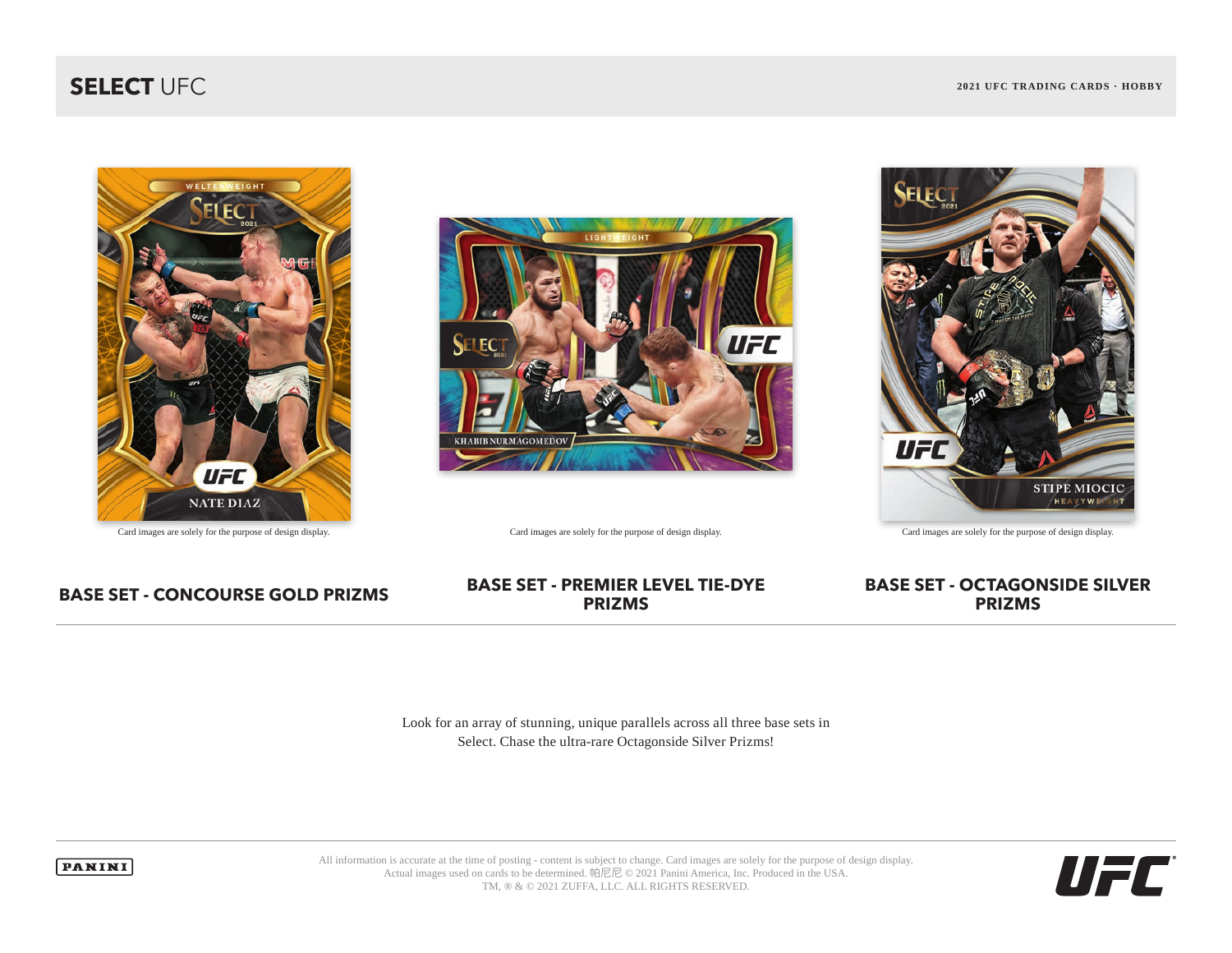## **SELECT** UFC **2021 UFC TRADING CARDS · HOBBY**





Card images are solely for the purpose of design display. Card images are solely for the purpose of design display. Card images are solely for the purpose of design display.



### **SIGNATURES BLACK PRIZMS ROOKIE SIGNATURES GOLD PRIZMS AUTOGRAPHED MEMORABILIA**

Find a variety of top-tier signers, including the first autographed memorabilia cards of the 2021 UFC release year!



All information is accurate at the time of posting - content is subject to change. Card images are solely for the purpose of design display. Actual images used on cards to be determined. 帕尼尼 © 2021 Panini America, Inc. Produced in the USA. TM, ® & © 2021 ZUFFA, LLC. ALL RIGHTS RESERVED.

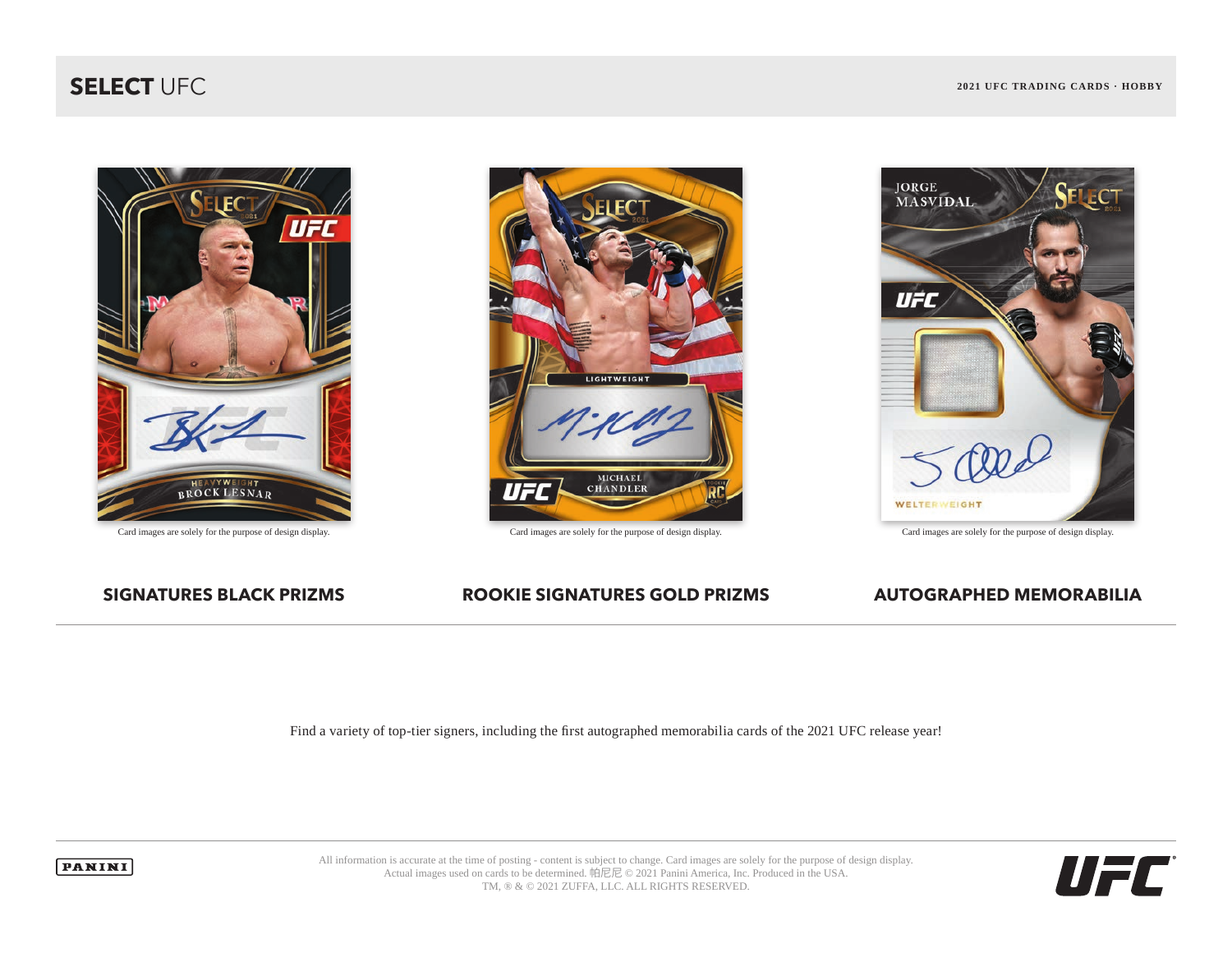





Card images are solely for the purpose of design display. Card images are solely for the purpose of design display. Card images are solely for the purpose of design display.

### **GLOBAL ICONS SILVER PRIZMS SELECT GRAPPLERS GOLD PRIZMS SELECT STRIKERS BLACK PRIZMS**

Celebrate the UFC roster's worldwide appeal in this patriotic insert set!

Select Grapplers pays homage to the best ground fighters in the Octagon - both past and present!

Relish in the sweet science of the UFC's top strikers in this hard-hitting insert!



All information is accurate at the time of posting - content is subject to change. Card images are solely for the purpose of design display. Actual images used on cards to be determined. 帕尼尼 © 2021 Panini America, Inc. Produced in the USA. TM, ® & © 2021 ZUFFA, LLC. ALL RIGHTS RESERVED.